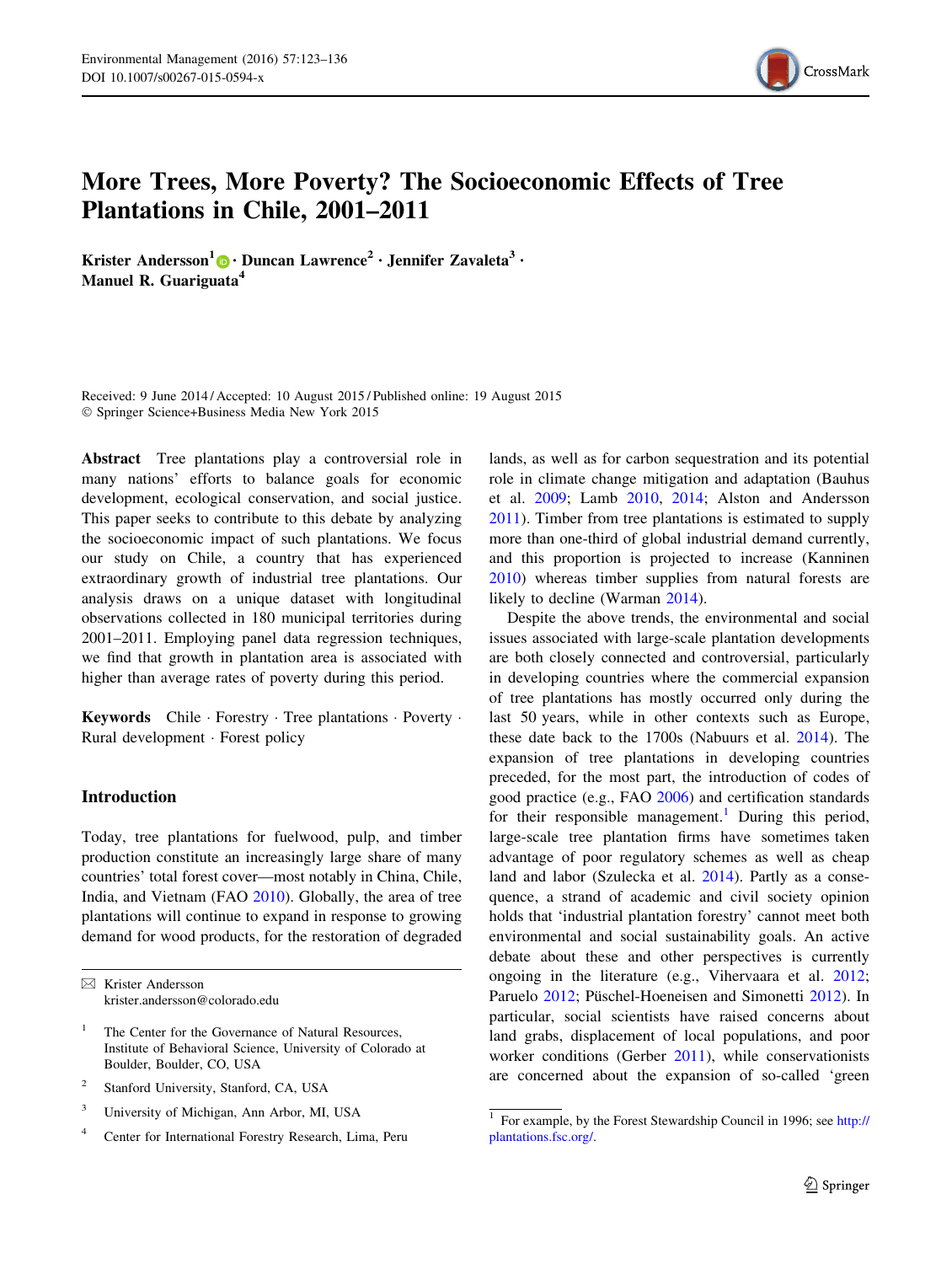deserts' of monoculture plantations with associated low levels of biodiversity (Bremer and Farley [2010](#page-12-0)). Some farmer associations also worry about the expansion of industrial tree plantations making agricultural land scarcer and prompting out-migration from rural areas (Rudel [2009;](#page-13-0) Schirmer [2007](#page-13-0)). Not surprisingly, private forestry firms, often backed by their national governments, claim that their business generates much-needed export earnings as well as local employment.

Considering the large amount of media attention given to these controversial claims as well as the high stakes for a large number of actors affected by the relationship between forestry firms and society—including national governments, multinational firms, and indigenous movements—it is surprising that there is so little robust evidence on the socioeconomic impacts of tree plantations (but see Ainembabazi and Angelsen [2014](#page-11-0)). To date, much of the existing evidence in the developing world is based on either non-systematic observations of isolated cases or purely cross-sectional comparisons without considering dynamic changes over time.

This paper seeks to contribute to a more evidence-based assessment of the socioeconomic impacts of tree plantations. We focus on the case of Chile, where, over the last several decades, monocultures of exotic tree species have come to constitute a significant share of the country's forestry estate. We chose to conduct this study in Chile also because much of the country's government-collected data is freely available to the international research community. The goal of our paper is to contribute to a more nuanced understanding of how rural people, in this case in Chile, have been affected by the rapid expansion of monoculture tree plantations.

The paper is structured as follows: the next section provides background on the role of tree plantations in the Chilean economy, some of their perceived effects on society as a whole and includes two contrasting case studies described in detail from Southern Chile. We use the lessons from these case studies to formulate the paper's main hypothesis, which we present in section three. Section four presents the data and analytical methods used, followed by the results ("[Results](#page-6-0)" section), discussion (''[Discussion'](#page-6-0)' section), and conclusion ('['Conclusion'](#page-6-0)' section).

#### Industrial Tree Plantations in Chile: Background

Private firms involved in large-scale plantation forestry are the backbone of the economy in South-Central Chile generating over USD 6 billion annually and representing more than 3 % of the national gross domestic product

(CONAF [2013](#page-12-0)). Timber is the country's second largest export commodity after minerals (Grosse [2010](#page-12-0)). Under what is often referred to as the "Chilean Model," plantations of fast growing species of pine (mostly Pinus radiata) and eucalyptus (mostly Eucalyptus globulus) have increased in area from 300,000 hectares (ha) in 1974 to approximately 2,700,000 ha in 2013 (del Fierro Salinas and Díaz Gacitúa [2005](#page-12-0); Suazo [2013](#page-13-0)). This extraordinary expansion is largely attributable to Chile's forestry policy and, more specifically, Law Decree 701. This law was passed by the military regime in 1975 and has provided subsidies to large-scale plantation owners to cover up to 75 % of tree plantation establishment costs (Government of Chile [1975](#page-12-0)). The law also made industrial tree plantations more profitable by privatizing large swaths of public lands and eliminating taxes on both the land and the products coming from these areas (Aylwin [2000](#page-11-0); Montalba Navarro et al. [2005](#page-12-0)).

Industrial tree plantations are concentrated to the southcentral part of Chile. According to the maps produced by the Chilean Forest Service, CONAF, more than 80 % of these plantations are found from the region of Bernardo O'Higgins in the North to the Los Lagos region in the South. (CONAF [2014\)](#page-12-0). These plantations are situated on privately owned land, although the legality of the privately held titles has been contested, especially by the Mapuche indigenous tribes. These groups claim that much of the public land that was sold by the national government to the private forestry firms in the 1970s and 1980s was part of their ancestral territory (Aylwin [2002](#page-11-0); Cárdenas and Antileo [2006](#page-12-0); Toledo Llancaqueo [2007](#page-13-0)).

The conflicts between Mapuche groups and private forestry firms continue to this day in the form of legal action, civil disobedience and, at times, violent con-frontation (Cárdenas and Antileo [2006;](#page-12-0) CEPAL [2012](#page-12-0); Montalba Navarro et al. [2005\)](#page-12-0). Though many forms of protests involve civil disobedience measures like sit-ins, symbolic occupations, marches, and hunger strikes, conflict has occasionally escalated into violent confrontations involving the burning of forests and farm houses as well as destroying forestry firms' property and equipment (Aylwin [2000](#page-11-0); Cárdenas and Antileo [2006;](#page-12-0) Montalba Navarro et al. [2005](#page-12-0)). The violence against forestry firms is not only due to discontent with the expansion of forestry plantations on contested lands, but is sometimes portrayed to represent a more general dispute between the Mapuche community and the Chilean government (Montalba Navarro et al. [2005](#page-12-0)).

The positions of the courts and the national government have, for the most part, sided with the interest of the forestry firms. In 2004, the government charged 18 Mapuche leaders who were associated with burned forests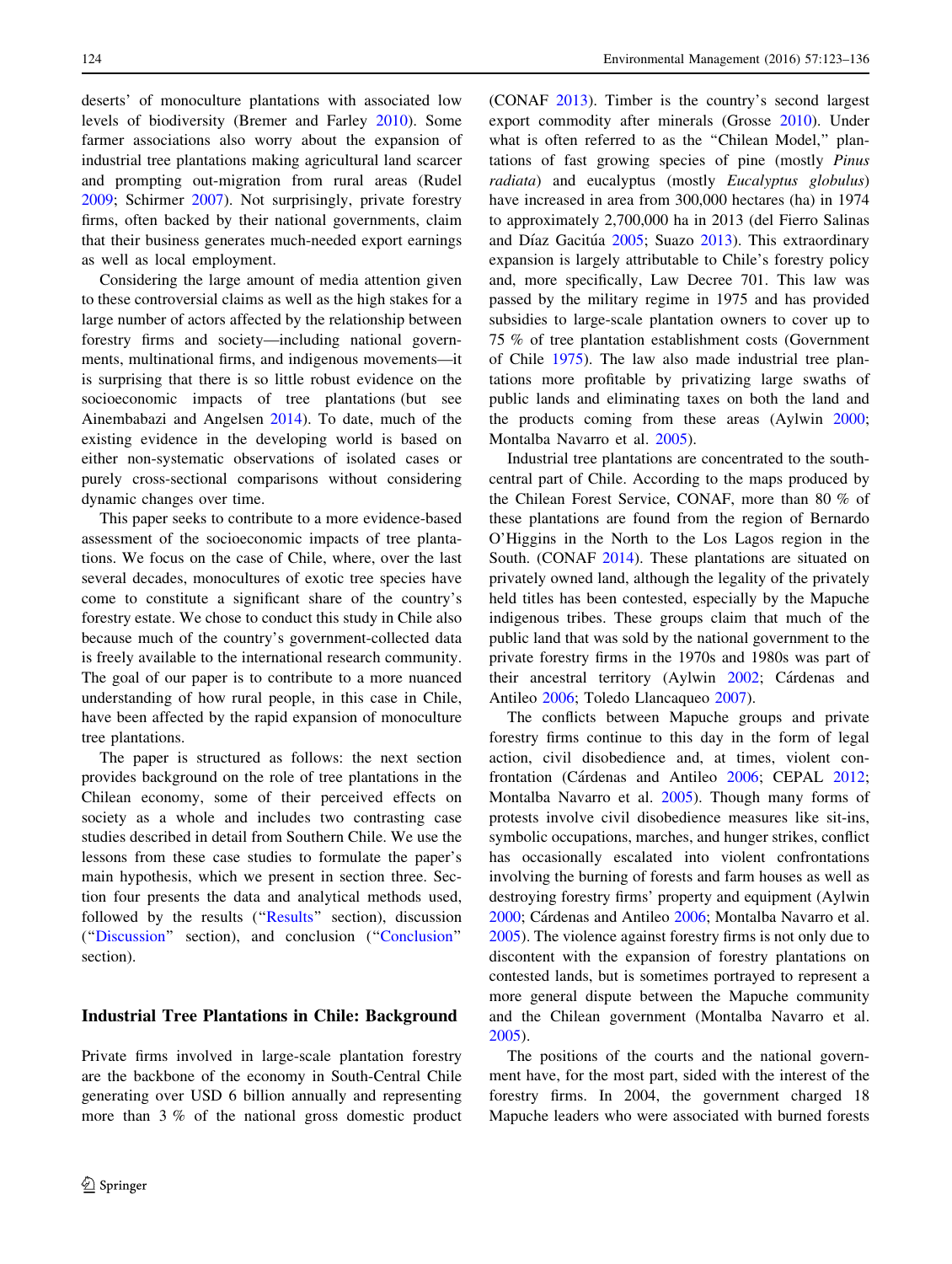and destruction of private property under the country's anti-terrorist law (Montalba Navarro et al. [2005\)](#page-12-0). More recently, however, the national government has made some concessions to claims by Mapuche groups. For instance, the government has tried to control the conflict through establishing the Land and Water Fund and Origins Program, which devolves land and water rights to indigenous communities (Cárdenas and Antileo [2006](#page-12-0)). The National Indigenous Development Corporation (CONADI in Spanish) has had mixed results; many Mapuche supporters feel the law does not go far enough and is limited by insufficient funding (Frias [2003](#page-12-0); Cárdenas and Antileo [2006\)](#page-12-0). It should be noted that tree plantations have not exclusively expanded in historically contested areas. Another source of land for the expansion of tree plantations has been the vast tracts of relatively sparsely populated land on the western slopes of the Andes as well as the land of small-scale subsistence farmers, many of whom have migrated to urban areas and have sold their land to forestry firms.

From an economic perspective, the expansion of tree plantations has nevertheless been a success. It is a profitable business for the private forestry firms and employs an estimated 134,000 people (CONAF [2013\)](#page-12-0). Supporters of private forestry firms boast of the sector's achievements, which include relieving pressure for forest products from primary forests (Gregersen et al. [2011](#page-12-0)), enhancing soil nutrients, and reducing soil erosion (FAO [2013;](#page-12-0) Suazo [2013\)](#page-13-0) Supporters also boast of increasing incomes for rural dwellers by offering new sources of local employment (CONAF [2013](#page-12-0)) and mitigating climate change through carbon sequestration (Gregersen et al. [2011;](#page-12-0) Pawson et al. [2013\)](#page-12-0). But critics of Chile's forestry policy—and the plantation subsidy program in particular—argue that the expansion of the plantations has come at high environmental and social costs.

A number of case studies published in Chile document how industrial tree plantations in several locations have been associated with diminishing water resources, declining biodiversity, increased use of pesticides, degraded public infrastructure, increased poverty, and rapid depopulation of rural areas (Arnold [2003;](#page-11-0) del Fierro Salinas and Díaz Gacitúa [2005;](#page-12-0) Montalba Navarro et al. 2005; Toledo Llancaqueo [2007](#page-13-0); Unda et al. [1997](#page-13-0)). Scholars have observed a close correlation between the areas where tree plantations exist and where poverty is the highest, and infer from this correlation that forestry firms have exacerbated rural poverty rates because when plantations expand, they argue, the conditions and opportunities for economic growth diminish (Montalba Navarro et al. [2005](#page-12-0); Unda et al. [1997;](#page-13-0) van Dam [2006\)](#page-13-0).

Two of the most well-known cases in Chile where negative impacts have been documented are the local governments or *comunas*<sup>2</sup> of Ercilla and Lumaco in Region IX. We summarize the main findings from these case studies, drawing on published case studies by Bárcena and Catrillanca ([2012\)](#page-12-0) and Montalba Navarro et al. [\(2005](#page-12-0)). These studies characterize the ways in which industrial forestry activities have affected people—who are predominantly of Mapuche descent—in these two locations. $<sup>3</sup>$  These two case</sup> studies are similar in their criticism of the expansion of industrial tree plantations: they make the case that this expansion has had a negative effect on Mapuche culture, reducing the availability of surface water during summer months (Montalba Navarro et al. [2005](#page-12-0)), and causing rural out-migration (Huber et al. [2008;](#page-12-0) Little et al. [2009](#page-12-0)). According to Montalba Navarro et al. ([2005\)](#page-12-0), tree plantations in this region were often established on land considered to be sacred by the Mapuche people. Because the Mapuche are no longer allowed to access these lands, prayer traditions have been lost. Mapuche people believe that gods live in the native forest, but since it has been replaced by tree plantations, the gods have fled and no longer protect the local communities (Montalba Navarro et al. [2005\)](#page-12-0).

The authors of these studies also blame tree plantations for the increased fresh water scarcity in these communities and point to the enormous quantities of water that both eucalypts and pines require. In both Lumaco and Ercilla, the scarcity has at times been so severe that the comuna governments have had to truck in potable water to the local communities. The author of one the case studies also argues that agricultural production has been hurt by the decreases in groundwater availability, increased soil erosion, and pesticide and pollen pollution—problems that are attributed to the expansion of the nearby tree plantations (Montalba Navarro et al. [2005\)](#page-12-0). Anecdotal evidence from these cases further suggests that one of the reasons that rural people are moving to urban areas is the lack of job opportunities in places where these tree plantations are established. A possible reason for dwindling job opportunities in these areas is that modern forestry firms demand mostly high-skilled labor who can operate the high-tech equipment and machinery. Local inhabitants of these rural agricultural communities rarely have the kind of training modern forestry firms require (Unda et al. [1997\)](#page-13-0). Census data indicate that between 1970 and 2002, the population

 $2$  The term *comuna* is used interchangeably with the term *municipio* in the context of Chilean public administration. Comunas are multipurpose local governments whose territories are mutually exclusive with neighboring comunas—territories do not overlap with one another spatially. As such, comunas are roughly equivalent to county-level governments in the United States.

<sup>3</sup> Both of these communities have relatively large populations of Mapuche people. The community of Ercilla has 46.5 % Mapuche people (Bárcena and Catrillanca [2012](#page-12-0)). And over 70 % of the people in Lumaco are Mapuche (Montalba Navarro et al. [2005\)](#page-12-0).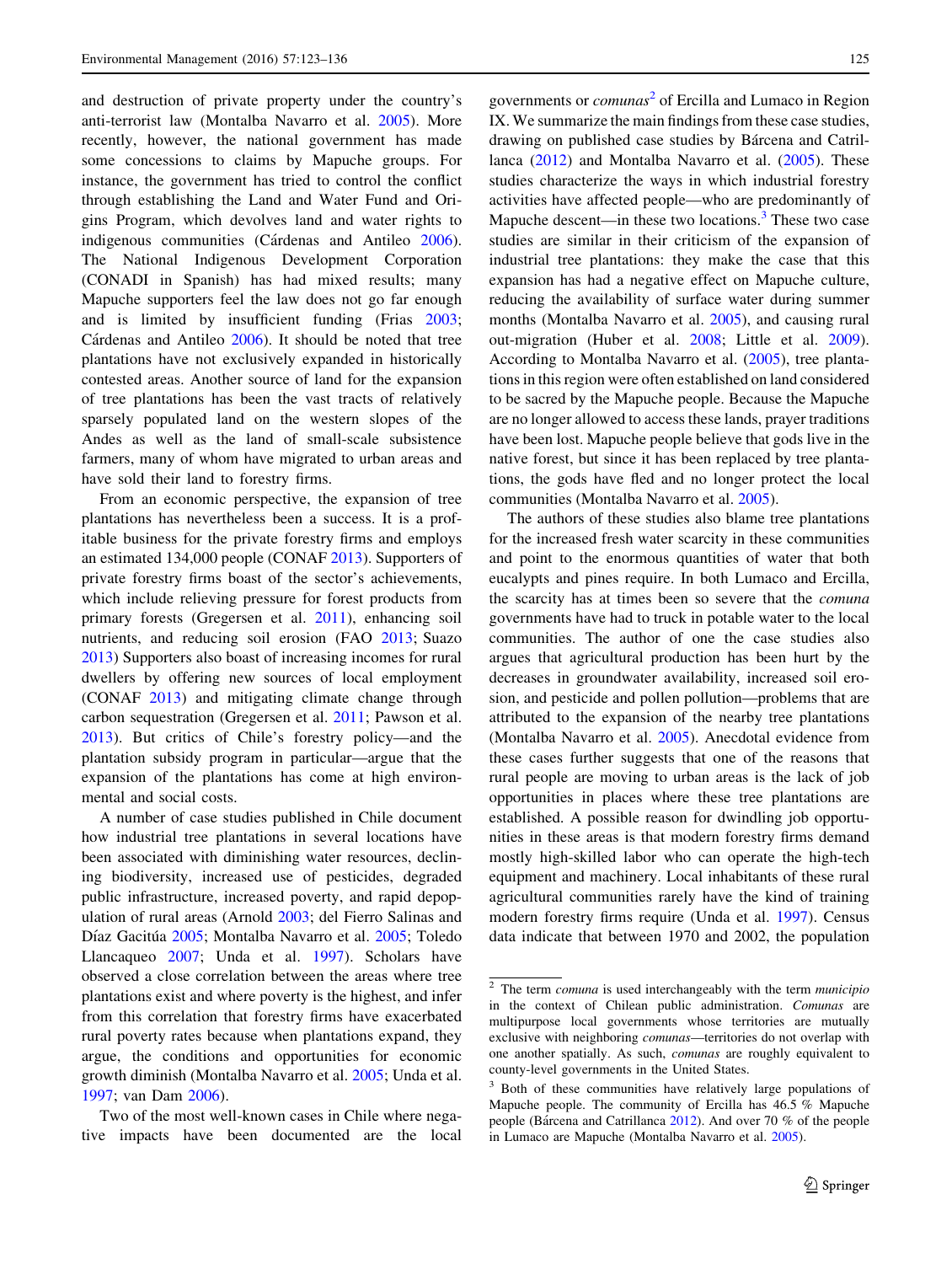of Lumaco decreased from 13,624 to 8698  $(-36\%)$ , even though the national population had grown by 64.5 % during that same time (Montalba Navarro et al. [2005\)](#page-12-0). As a consequence of this drop in local population, schools in some rural areas have had to close down, which make it more difficult for those who stay to have access to education and job opportunities (Toledo Llancaqueo [2007\)](#page-13-0). It is unclear, however, whether this migration pattern would have been any different in Lumaco if the forestry firms had not been there in the first place, as rural to urban migration has occurred throughout the Chilean countryside. It also seems important to recognize that urbanization is not inherently a bad outcome for society as a whole because it may produce enhanced opportunities to access jobs and important public goods and services—that is, insertion into Chile's growing and diversifying urban-based service economy.

In other instances, positive impacts of industrial tree plantations have been reported. In the case of Forestal Minico in the Aysén Region in Southern Chile, the company has complemented their monoculture industrial plantations with the planting of native tree species that appear to have generated a host of benefits, including jobs and more positive local perceptions about the value of forestry as a viable form of development (FAO [2011](#page-12-0)). Another apparent benefit stemming from tree plantations is that their products are broadly appreciated by the urban population in Chile. One study suggests that conservationoriented urban consumers in Chile prefer products coming from industrial plantations rather than natural forests as long as biodiversity-friendly management practices are applied (Püschel-Hoeneisen and Simonetti, [2012\)](#page-12-0). Most recently, a study commissioned by CONAF suggests that in some regions (e.g., Maule), tree plantation expansion is not linked to rising poverty (Nazif [2014](#page-12-0)).

One of the limitations of the existing literature on the human dimensions of the expansion of tree plantations is that it cannot tell us the extent to which they have contributed to changes in measures of human development in the aggregate. This is because most studies are localized, do not analyze the interactions between tree plantation expansion and socioeconomic outcomes over time, or draw conclusions from largely descriptive data. Not knowing what the overall effect that tree plantations may have on people's economic welfare at a societal scale is a serious shortcoming for forest policy both in Chile and elsewhere where tree plantations are important to the national economy. Here we seek to address this shortcoming by analyzing the extent to which the presence and expansion of tree plantations have affected changes in poverty indicators for a large number of locations across several years. Our analysis is guided by our central hypothesis, developed on the basis of existing case-study evidence.

## Hypothesis

## Increasing Tree Plantation Area is Associated with Higher than Average Levels of Poverty

The hypothesis explores the possibility that increases in tree plantation area are systematically affecting the rates of poverty so that the greater the expansion of plantations is at the local level, the greater the proportion of people living in poverty (controlling for potentially confounding factors such as historical levels of poverty, local government budgets, geographic location, and total population). We expect this relationship to exist because the evidence from existing empirical work suggests that the investments by forestry firms in tree plantations do not necessarily provide an injection of financial and human capital into the local economy but rather may create a new set of economic, social, and environmental constraints on local communities. Tree plantations require little full-time and year-around labor, so management is not likely to be conducted by someone locally and the water-resource requirements are considerable. For these reasons, we expect that comunas that host these tree plantations to be more likely to experience higher levels of poverty as small-scale agriculture faces increased challenges and economic hardship such as less water available for irrigation, and possible contamination of crops from plantation pesticide fumigation. Given the inconclusive evidence from the existing case studies, however, it is entirely possible that the general effect of plantations on poverty is either null or even positive. Only a rigorous empirical examination can provide an answer.

## Data and Methods

In order to assess the longer-term socioeconomic impact of monoculture tree plantations in Chile, we use data from a variety of sources. The principal focus of our analysis is municipal-level data that cover a ten-year period between 2001 and 2011, a period during which the rate of tree plantation expansion was very high for the country as a whole. This is also a time period for which annual data on our variables of interest are available for all the 180 local governments in our area of interest. Figure [1](#page-4-0) depicts the expansion in area of industrial tree plantations in Chile from the 1950s until the present.

Chile has taken major steps toward creating accessible longitudinal data across its various government departments. The Municipal Information System (SNIM) provides the bulk of the data for our analysis, through which we examine the impact of plantation expansion and its relationship to poverty in 180 municipalities spread across five administrative regions in southern Chile. This is the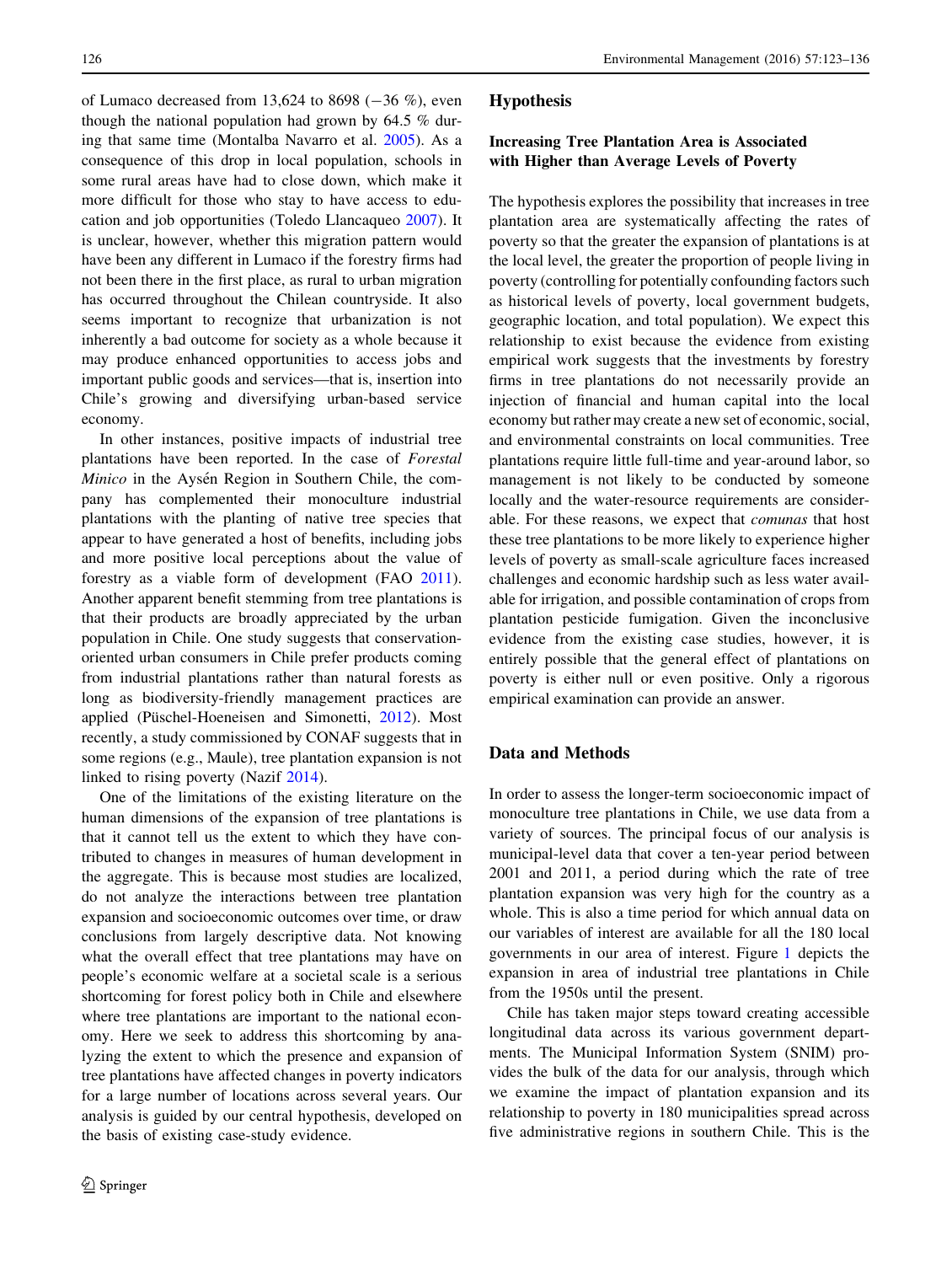<span id="page-4-0"></span>

Fig. 1 Area of tree plantations in Chile 1950–2010 (all species in hectares). Source Authors' elaboration based on data from CONAF

part of Chile that hosts more than 80 % of the land used of industrial tree plantations (CONAF [2013\)](#page-12-0). Data on poverty and a range of control variables come directly from SNIM, and the data on the area of tree plantations were calculated using information from Chile's 2007 Agricultural Census and yearly planting data from Chile's Forestry Service  $(CONAF 2013).<sup>4</sup>$  $(CONAF 2013).<sup>4</sup>$  $(CONAF 2013).<sup>4</sup>$ 

In addition to our contemporary longitudinal data, we use a series of variables from historical census data (1965 and 1975; Government of Chile [1965,](#page-12-0) [1975](#page-12-0)). We use these data to control for the historical socioeconomic and natural endowments that are associated with local development trajectories in our sample of municipal territories. For example, it seems reasonable to assume that reducing poverty rates in places where poverty is extremely high to begin with will require less effort and fewer interventions than in places where there is hardly any poverty at all. For this reason, we believe it is important that the analysis controls for the influence of historical levels of poverty in the sampled comunas. Although there is not sufficient data to construct a complete 50-year longitudinal dataset, we were able to identify two variables that depict historical context of importance to local levels of poverty. More precisely, we compiled historical data on the number of small-holder farmers in 1975 to use as a proxy measure for the historical levels of rural poverty in our sample and to control for historical sources of poverty that may influence the current levels of rural poverty. Another historical variable that we use in our analysis is the number of indigenous land claims in each municipal territory in 1975. Indigenous land claims capture a demographic characteristic that is likely to influence a local territory's development because territories with relatively high proportions of indigenous populations are often more remote and with higher incidence of illiteracy and poverty.

#### Variables

We operationalize the socioeconomic impact of large-scale monoculture tree plantations by focusing on one particular dependent variable: comuna-level poverty. The Ministry of Social Development in Chile collects data on the percent of people in each comuna living under the poverty line. In the case of Chile, this means the percentage of local inhabitants who live on less than the equivalent of approximately USD\$ 4 per day.<sup>5</sup> For our sample across 10 years, the municipality with the lowest level of poverty is 3 % while the highest is 60 %. The general trend (average) across all municipalities was a steep decline in poverty beginning in 2005 (Fig. [2\)](#page-5-0), which is consistent with the overall trend in Chile as a whole. Less than ten percent of the sampled comunas experienced an overall increase in poverty during this period.

We choose to measure the impact of monoculture tree plantations on poverty using the percent of total area in the comuna covered by these plantations as our main independent variable. This measure has two advantages. First, the aforementioned theoretical arguments concerning the impact of tree plantations are likely linked to the size of the plantations themselves. Since the size of plantations will be important for generating both potentially positive and negative outcomes, a large size operation will increase the scale of the employment and infrastructure investments, but it will also require more land, fresh water, and pesticide, which may make it harder for small-scale farmers to thrive. Second, it gives a sense of relative spatial size that we argue is important. For example, the socioeconomic impact of a newly established 1000 hectare tree plantation is likely to be greater in a comuna with a smaller land surface area than in a larger *comuna*. The average area covered by tree plantations in our sample is 2.1 % of the total area of a municipality, a number that has risen steadily, on average, for our sample during the period under study (Fig.  $3)$ .<sup>6</sup>

To enhance the robustness of our models, we include a set of control variables that might also influence poverty dynamics. Although Chilean municipalities have significant decentralized political decision-making autonomy, fiscal power still resides mainly in the central government. There is considerable variation across municipalities when it comes to their reliance on the central government to transfer funds to municipal government coffers. To control for such variability in financial capacity, we include a measure of fiscal dependence, budget dependence on

<sup>4</sup> We obtained data on total hectares of forest plantations from the Agricultural Census in 2007 and then used planting data from 2001 to 2011 to calculate the number of total hectares for each year.

<sup>5</sup> The daily estimate is calculated from a monthly income poverty line (Ministerio de Desarrollo Social [2014](#page-12-0)).

<sup>6</sup> Please note that Figs. [2](#page-5-0) and [3](#page-5-0) are presented to illustrate general trends in our sample and are not results of our statistical analysis.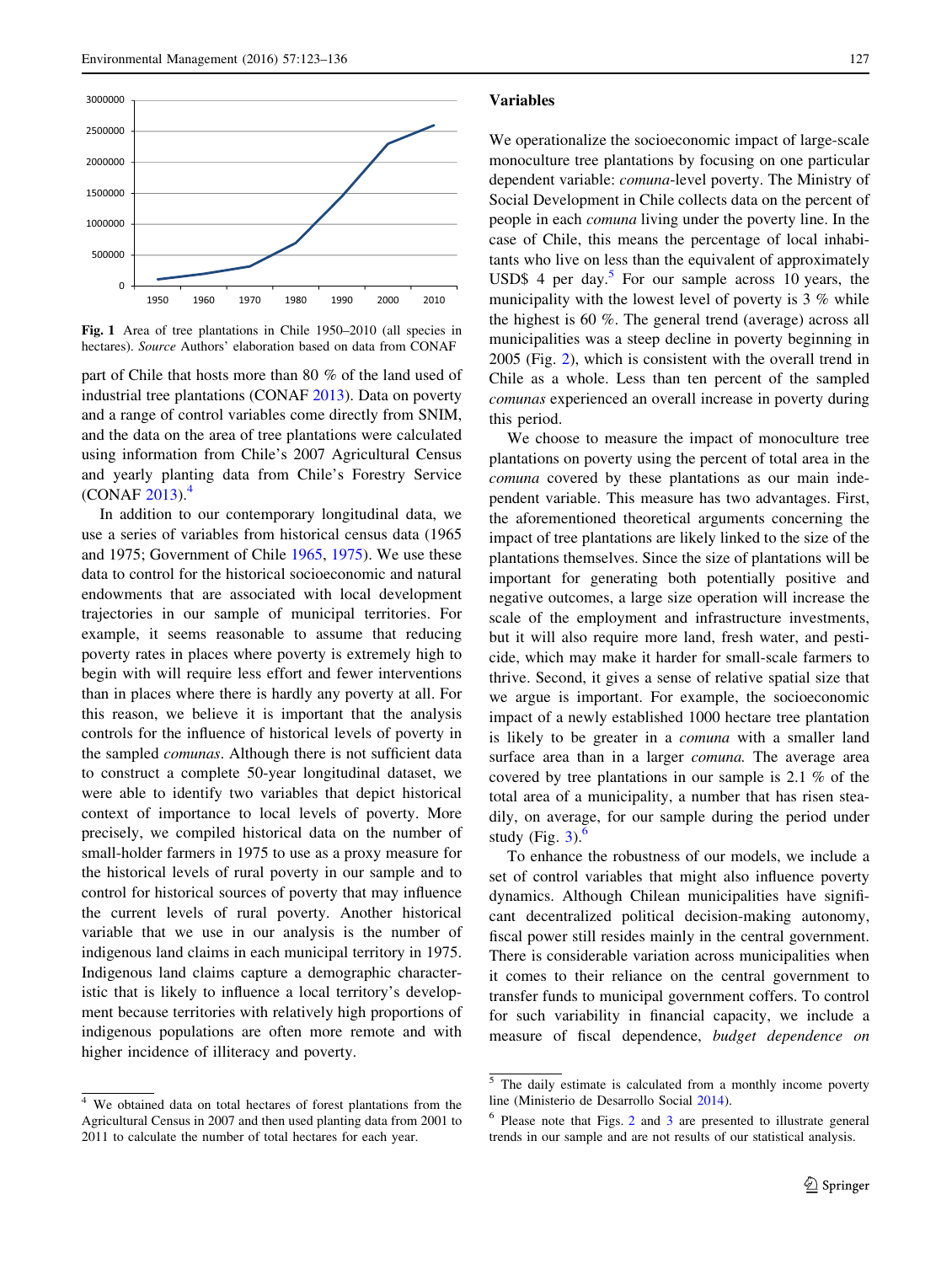<span id="page-5-0"></span>

Fig. 2 Average poverty level in sample, 2001–2011. Source Authors' elaboration based on data from SINIM



Fig. 3 Average tree plantation coverage (percent municipal land area) in Sample, 2001–2011. Source Authors' elaboration based on data from CONAF

common fund. Additionally, we include a measure of municipal expenditures to model the varied spending patterns of comunas that could also affect poverty rates.

Certain demographic characteristics are likely to be associated with poverty, and we include over-time measures of both the rural population, which in this part of Chile has a higher rate of poverty than urban population, as well as measures of total population. To account for geographic differences that might affect poverty, we include a measure of barren or sterile lands (which, according to the Agricultural Census, is the amount of land that has no vegetative cover) as well as distance to the regional capital. Both variables help account for biophysical differences across municipalities that are likely to impact municipal development and subsequently influence poverty. Summary statistics for all variables are provided in the appendix.

We also include in our models historical endowments both social and natural endowments—that might influence development outcomes. These historical endowments are likely to influence a *comuna*'s ability to reduce poverty and would be important to take into account when testing the socioeconomic impacts of tree plantations. The final set of

variables we include are historical variables aimed at controlling for long-term development trends in each municipality. By searching through old, hardcopies of agricultural and population census data, we were able to compile a useful set of historical controls. In a set of models to verify the robustness of our results—explained in detail below—we include measures of total land area (1965), indigenous land holdings (1975), and the number of small farms (1975). Land area provides a sense of the early resource endowment of a municipality and the other two variables give a sense of land rights and early rural poverty levels and potential for increased economic activity.

#### Modeling Approach

We elect to use two complementary modeling approaches: fixed and random effects because we are interested in modeling both time-variant (e.g., tree plantation coverage) and time-invariant factors (e.g., distance to regional capital). Although fixed-effects models produce robust results for the time-variant variables, random-effects models are used to study the effects of time-invariant factors. The random-effects model assumes complete exogeneity of the unobserved unit heterogeneity: that no correlation exists between it and the random error or covariates included in the model. As Beck ([2004\)](#page-12-0) points out, most random-effects models will violate this assumption. For this very reason, we take a pragmatic approach and compare results from the more conservative fixed-effects estimation with random-effects estimates that can incorporate time-invariant factors.

Equation 1 below describes our baseline fixed-effects model that also includes time fixed effects to account for general time trends, such as generally decreasing poverty rates and the overall trend of expanding tree plantations across the entire landscape under study. Ignoring such overall trends in the data would bias the model output because of temporal autocorrelation. The units of analysis, comunas (i), are nested in time (t) and poverty rate  $(Y)$  is modeled as a function of time-variant factors  $(X)$ , unit (municipal)-specific effects  $(c_i)$ , time fixed effects ( $\delta_t$ ), and unexplained error ( $\varepsilon_t$ ). The random-effects model (Eq. 2) includes time-invariant factors  $(y)$ , and the first error term  $(v_i)$  represents the unobserved unit heterogeneity, between-entity error, while the second  $(\varepsilon_{it})$ represents unexplained within-entity error.

Fixed Effects Model; Time Fixed Effects  $(1)$ 

$$
Y_{it} = \alpha + \beta_1 X_{it} + c_i + \delta_t + \varepsilon_{it}
$$

Random Effects Model; Time Fixed Effects  $(2)$ 

$$
Y_{it} = \alpha + \beta_1 X_{it} + \gamma_1 Z_i + \delta_t + v_i + \varepsilon_{it}
$$

Using this basic framework, we conduct our analysis of plantation expansion between 2001 and 2011 estimating the extent to which the relative tree plantation area is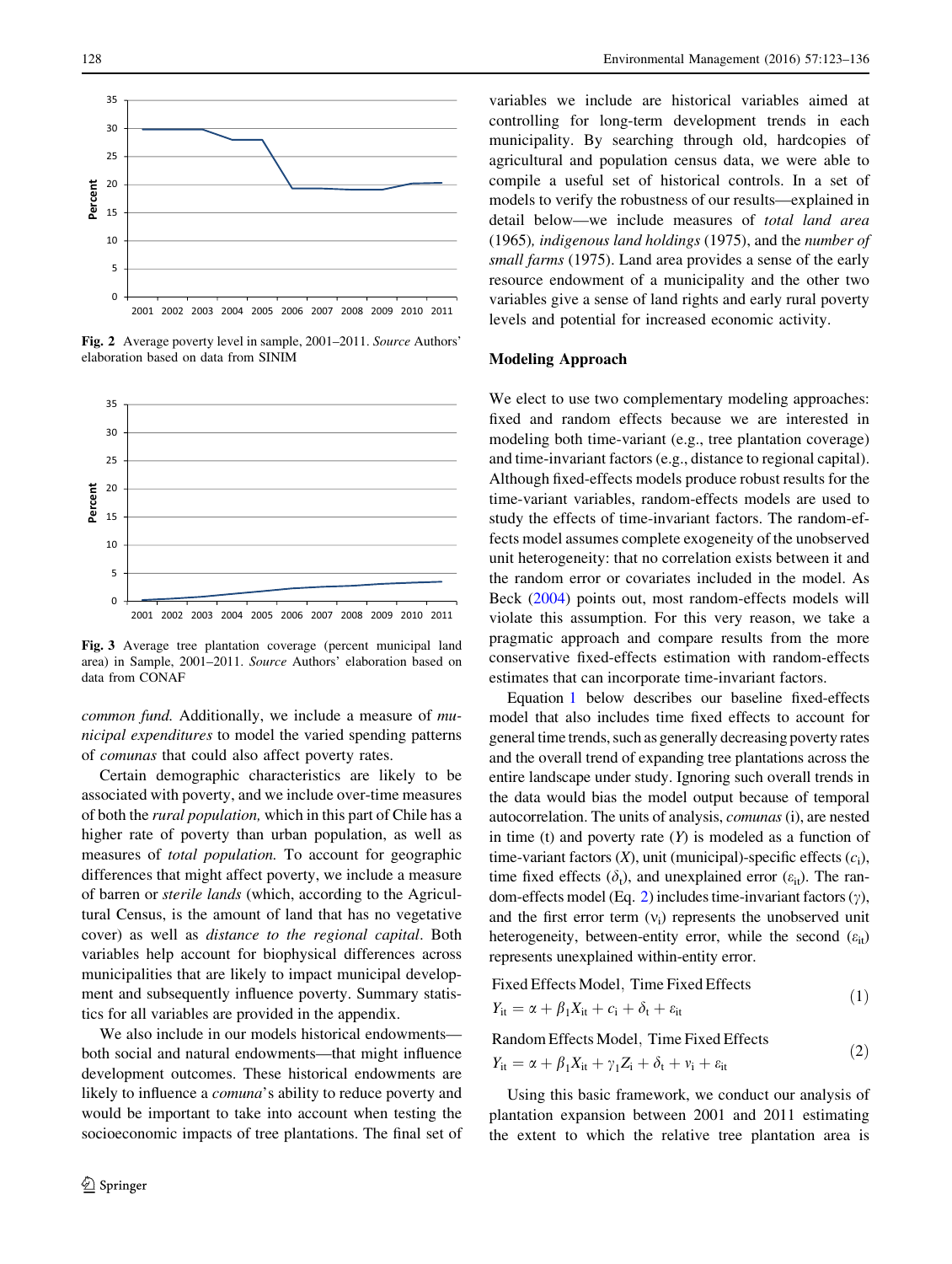<span id="page-6-0"></span>Table 1 Effects of tree plantations on poverty: fixedand random-effects estimates

| Variables                          | (1)<br>Fixed effects | (2)<br>Random effects |
|------------------------------------|----------------------|-----------------------|
|                                    |                      |                       |
| (0.125)                            | (0.104)              |                       |
| Budget dependence on common fund   | $-0.003$             | $0.109***$            |
|                                    | (0.028)              | (0.022)               |
| Rural population                   | $-0.089**$           | $-0.123***$           |
|                                    | (0.032)              | (0.023)               |
| Population (thousands)             | $-0.030$             | $-0.099***$           |
|                                    | (0.043)              | (0.018)               |
| Municipal expenditures (thousands) | $0.001***$           | $0.001***$            |
|                                    | (0.000)              | (0.000)               |
| Total sterile land                 |                      | 0.051                 |
|                                    |                      | (0.069)               |
| Distance to capital                |                      | $-0.008$              |
|                                    |                      | (0.009)               |
| Constant                           | $0.300*$             | $0.492***$            |
|                                    | (0.125)              | (0.104)               |
| $R^2$ within                       | 0.515                | 0.497                 |
| $R^2$ between                      | 0.030                | 0.320                 |
| $R^2$ total                        | 0.157                | 0.364                 |
| <b>Observations</b>                | 647                  | 627                   |
| Number of municipalities           | 180                  | 174                   |

Robust standard errors in parentheses (\*\*\*  $p \lt 0.001$ ; \*\*  $p \lt 0.01$ ; \*  $p \lt 0.05$ ). Both models include time fixed effects, coefficient estimates not shown

associated with changes in aggregate municipal-level poverty.7

# Results

The results of our baseline random-effects and fixed-effects models are presented in Table 1, columns  $1 \& 2$ . The initial baseline models suggest that the expansion of industrial tree plantations during this period is significantly associated with higher levels of poverty ( $p < 0.05$ ). The results of the fixedeffects model show that a one-percentage increase (a one unit increase) in the area covered by tree plantations is associated with a 0.3 % increase in the number of people in a *comuna* who live in poverty ( $p<0.05$ ). The random-effects model shows a substantively similar relationship, although the effect size is slightly larger (0.492,  $p < 0.001$ ).

What do these results mean substantively? One can imagine a comuna in southern Chile without existing tree plantations. Over time, a forestry company decides to invest in the establishment of tree plantations so that the proportion of the comuna's land that is covered by

plantations is one percent. Our models suggest that this expansion is associated with a higher than average level of poverty in the comuna's population compared to comunas that did not experience such expansion. Additionally, our results are consistent across the two different panel model specifications (random-effects and fixed-effects models), so we can be more confident that our results are robust and not a statistical artifact.<sup>8</sup>

<sup>7</sup> A more detailed discussion of panel data and model choice is included in the '['Appendix'](#page-10-0)' section.

<sup>8</sup> One unique attribute of our data is that poverty at the municipallevel is not measured on an annual basis. Although SINIM reports poverty for each year, the estimates are based on a household survey (CASEN) conducted in 2000, 2003, and 2006 and from population estimates provided by Ministry of Social Development for 2010 and 2011. To address this reporting discrepancy, our baseline models include only four years of data, which most closely correspond with each of the dates of actual poverty measurements or reflect the actual year of estimation. The baseline models therefore include 2001, 2003, 2006, and 2011. However, as robustness checks, we estimate models with poverty data as SINIM reports it, every year from 2001 to 2011, and with interpolated data. We use linear interpolation to generate values for 2001, 2002, 2004, 2005, 2007, 2008, 2009, and 2010. The results are presented in Table [5](#page-11-0) in the ''[Appendix](#page-10-0)'' section. The results of these fixed-effects models are substantively similar to the baseline estimates in both direction and effect size; however, the effect of forest plantation coverage on poverty using interpolated poverty estimates is significant only at the  $p < 0.10$  level.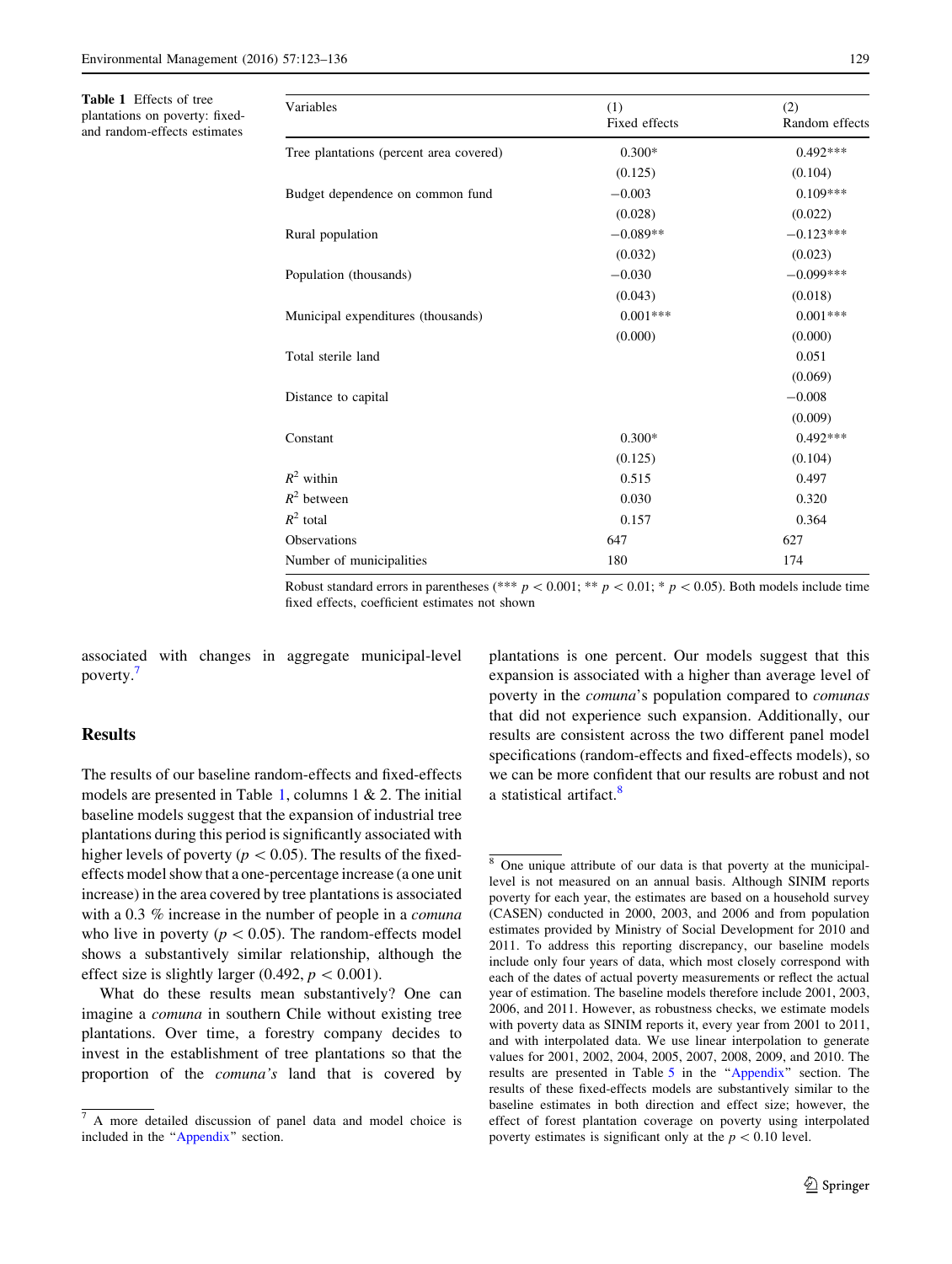One of the concerns of only looking at more contemporary data related to socioeconomic outcomes is that underlying long-term, historical processes may be at work in shaping current patterns of development outcomes. Our fixed-effects approach addresses this problem by controlling for all time-invariant factors, but it does not tell us substantively what historical characteristics might be important. Development scholars looking at cross-national development often use factor endowments or geography to help uncover longer-term development trajectories or paths (Sokoloff and Engerman [2000](#page-13-0)). To substantively examine the extent to which historical endowment factors affect the impact of tree plantations, we include three time-invariant factors from the 1965 and 1975 Agricultural Census of Chile. To capture potential geographic characteristics, we include a 1965 estimate of the total land area of each comuna. We also include a measure of indigenous land holdings from 1975 because, as noted above, there are fewer opportunities for economic development in predominantly indigenous comunas. Last, we add a measure of the number of small farms to provide a historical control of limited large-scale economic activity. The results of this historical time-invariant model are presented in Table 2.

Although we observe a slight change in the coefficient of tree plantation coverage, the substantive interpretation remains the same: the greater the *comuna*'s relative plantation area, the higher its poverty rate. Indigenous land holding also has a significant effect on poverty: the higher the proportion of indigenous lands, the higher the percentage of people living under the established poverty line. Similar to many societies, indigenous groups, such as the Mapuche in Chile, have struggled to overcome discrimination and marginalization when attempting to access public services. The results suggest that communities with a historically large indigenous presence are still struggling. Interestingly, the number of small farmers in 1975 appears to have a negative and significant effect on poverty  $(p<0.05)$ . This may reflect the growth and urbanization of certain communities, such as Talca and Rancagua. Half a century ago, they had a heavy concentration of small farmers, but have transformed into important agriculture centers (e.g., vineyards and wine production in Talca) with large populations ( $\sim$  200,000).

Given the evidence above that tree plantation expansion is associated with a higher level of poverty, it raises questions as to whether human migration patterns within Chile are influenced by this phenomenon and, subsequently, increase poverty at the local level. As noted by several of the case studies discussed in the literature review, plantations may cause rural out-migration. Forest companies may offer farmers or small-land owners cash payments for their land, which, if they choose to sell, forces them to move in search of work. According to these case studies, plantations do not Table 2 Effect of tree plantation cover on poverty rates: randomeffects historical model

| Variables                               | (1)<br>Random effects |
|-----------------------------------------|-----------------------|
| Tree plantations (percent area covered) | $0.448**$             |
|                                         | (0.138)               |
| Budget dependence on common fund        | $0.055*$              |
|                                         | (0.028)               |
| Rural population                        | $-0.114***$           |
|                                         | (0.027)               |
| Population (thousands)                  | $-0.079***$           |
|                                         | (0.021)               |
| Municipal expenditures (thousands)      | $0.001***$            |
|                                         | (0.000)               |
| Total sterile land                      | 0.073                 |
|                                         | (0.072)               |
| Distance to capital                     | $-0.025*$             |
|                                         | (0.010)               |
| Indigenous land holdings (1975)         | 2.378***              |
|                                         | (0.497)               |
| Number of small farms (1975)            | $-0.009***$           |
|                                         | (0.003)               |
| Total land area (1965)                  | 0.000                 |
|                                         | (0.000)               |
| Constant                                | $0.448**$             |
|                                         | (0.138)               |
| $R^2$ within                            | 0.496                 |
| $R^2$ between                           | 0.347                 |
| $R^2$ total                             | 0.370                 |
| <b>Observations</b>                     | 436                   |
| Number of municipalities                | 122                   |

Robust standard errors in parentheses (\*\*\*  $p < 0.001$ ; \*\*  $p < 0.01$ ;  $* p < 0.05$ ). Model includes time fixed effects, coefficient estimates not shown

advance socioeconomic development locally and have the negative consequence of pushing poor people out of the rural areas. Another perspective would suggest that water-demanding plantations could exacerbate groundwater shortages, which may add a burden on local farmers, who see farming costs increase and productivity decline. Trapped by structural obstacles, like lack of mobility, these families continue to farm and their income is diminished. In order to test these perspectives more thoroughly, we leverage data on rural population over the past decade and examine the extent to which tree plantation expansion is associated with the size of the rural population. The results of the model are presented in Table [3.](#page-8-0)

Looking at the relationship between percent area under tree plantations and size of the rural population over the 2000–2011 period, we find that tree plantation expansion is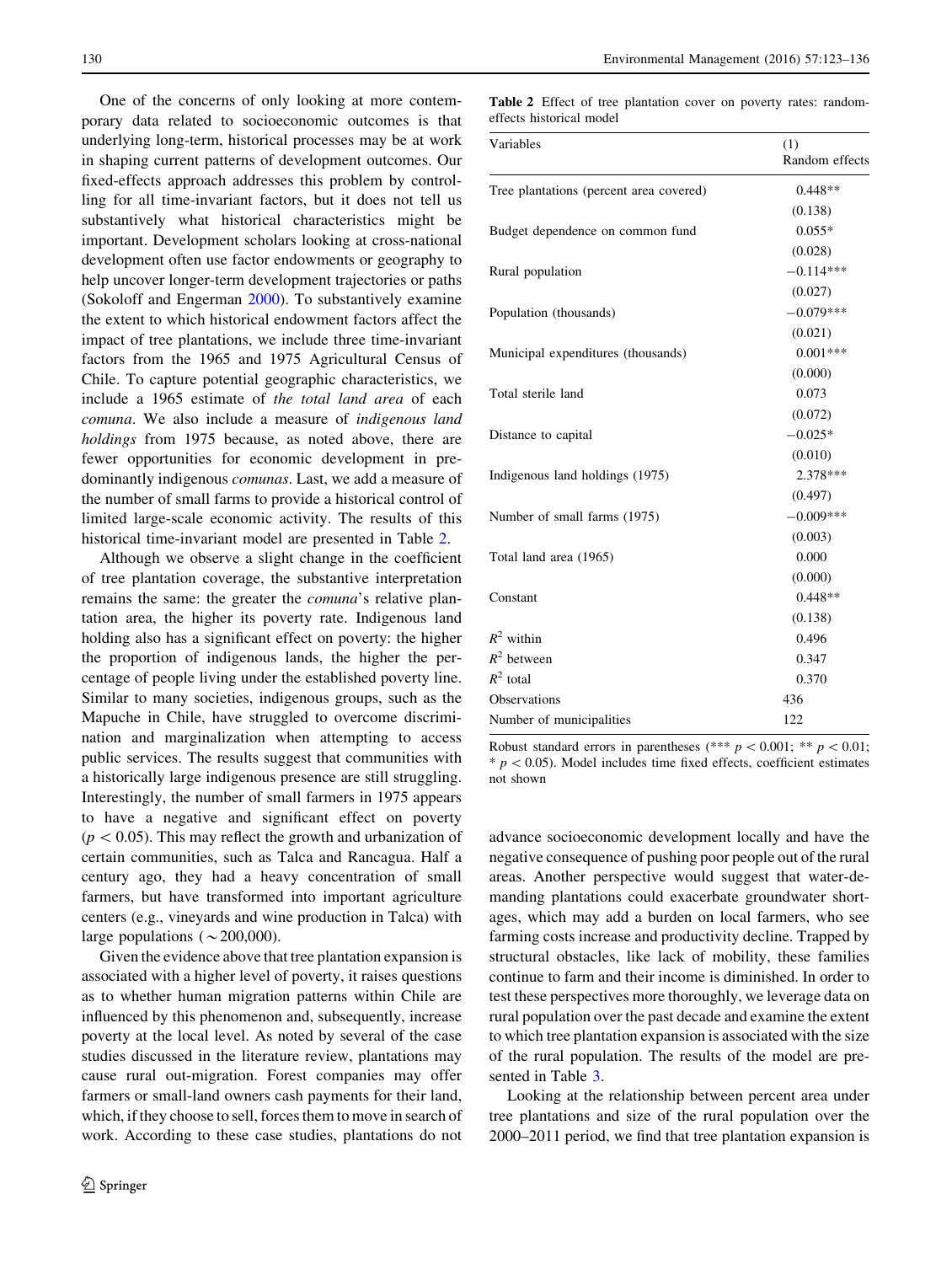<span id="page-8-0"></span>Table 3 Effect of tree plantations on rural population size

| Variables                               | (1)<br>Fixed effects |
|-----------------------------------------|----------------------|
| Tree plantations (percent area covered) | $-0.054$             |
|                                         | (0.179)              |
| Constant                                | 51.578***            |
|                                         | (0.679)              |
| $R^2$ within                            | 0.128                |
| $R^2$ between                           | 0.073                |
| $R^2$ total                             | 0.001                |
| <b>Observations</b>                     | 1774                 |
| Number of municipalities                | 180                  |

Robust standard errors in parentheses (\*\*\*  $p < 0.001$ ; \*\*  $p < 0.01$ ;  $* p < 0.05$ ). Model includes time fixed effects, coefficient estimates not shown

not associated with declining local rural populations at a level that is statistically significant, even after controlling for the overall trend in urbanization that is occurring throughout Chile. This does not mean that tree plantations have had no influence over migration. One possibility is that forestry firms see investment opportunities in areas that are already depopulated because the land is cheap and there are few people to displace. However, investigating this question further will require detailed data on migration flows and not just on total population "stocks" for urban and rural areas. Unfortunately, we currently do not have access to such detailed data. Understanding whether tree plantation firms are pushing residents out, or are establishing new plantations in already depopulated areas (because land is available and cheap there) remains an important empirical question for future research.

#### **Discussion**

In general, our overall finding that tree plantation expansion is linked to higher levels of poverty stands in stark contrast to a recent CONAF sponsored study (Nazif [2014](#page-12-0)). Using graphic displays of poverty levels and tree plantation expansion, the authors suggest that in certain regions, the linear trends of increasing tree plantation coverage and declining poverty provide sufficient evidence to establish that more trees mean less poverty. This type of descriptive interpretation of time series trends is often misleading because of the potential spuriousness of a correlation between aggregated variables trending over time, as well as the lack of a counterfactual comparison in the analysis (e.g., poverty in the absence of tree plantation expansion). Without controlling for general time trends of tree plantation area as well as poverty rates, the inferences drawn from such analysis become critically flawed.

Given our main finding that increase in relative tree plantation area is associated with more poverty in Chilean localities, and the absence of a link between plantations and rural out-migration, there remains an important question as to why this might be the case. One potential explanation of the observed relationship is that forestry firms systematically select to invest in relatively poor parts of Chile, so the strategic decision-making process might be driving the results. To investigate whether this is a possible explanation, we analyze the influence of historical socioeconomic factors related to economic development on tree plantation growth. In other words, what factors explain the expansion of monoculture tree plantations across Chilean comunas over the past decade? We used a randomeffects model to explore the comuna-level factors that could influence the investment choices of forestry firms. Results from the random-effects model are presented in Table [4](#page-9-0).

The results in Table [4](#page-9-0) support the notion that tree plantations establishment is driven by strategic investment decisions but not in ways that change the validity of the observed association between plantation expansion and poverty. We find that localities that have less favorable conditions for economic development are also less likely to be the targets for forestry firm investments. The number of small farmers in a *comuna* (measured in 1997) has a negative effect ( $p < 0.10$ ) on the relative area covered by tree plantations. We also see a pattern with respect to the number of indigenous land holdings, which exerts a negative and significant effect ( $p < 0.05$ ) on relative area of tree plantations. Given prior conflict between forestry firms and indigenous groups over land, the negative relationship between number of indigenous land holdings and tree plantation percent area is not surprising. Firms, both large and small, are now likely to avoid establishing tree plantations in areas with high levels of conflict or social complexity, as this is likely to increase the costs of firms' operations. As a consequence, as suggested by our results, forestry firms appear to be focused on comunas with fewer small-scale farmers and indigenous land claims. The potential concern that the choice of where to locate and expand tree plantations would somehow be related to the dependent variable, the poverty level of the comuna, does not seem to be supported by these results. Instead, the results suggest that these decisions do not target poorer areas, but rather they target areas that are less dominated by smallholders and indigenous communities. One would have to conclude that there are other mechanisms at work that produce the observed relationship between tree plantation increases and local poverty rates. Existing studies suggest three such mechanisms.

First, tree plantation expansion can come at the expense of agricultural activity, which is often the main source of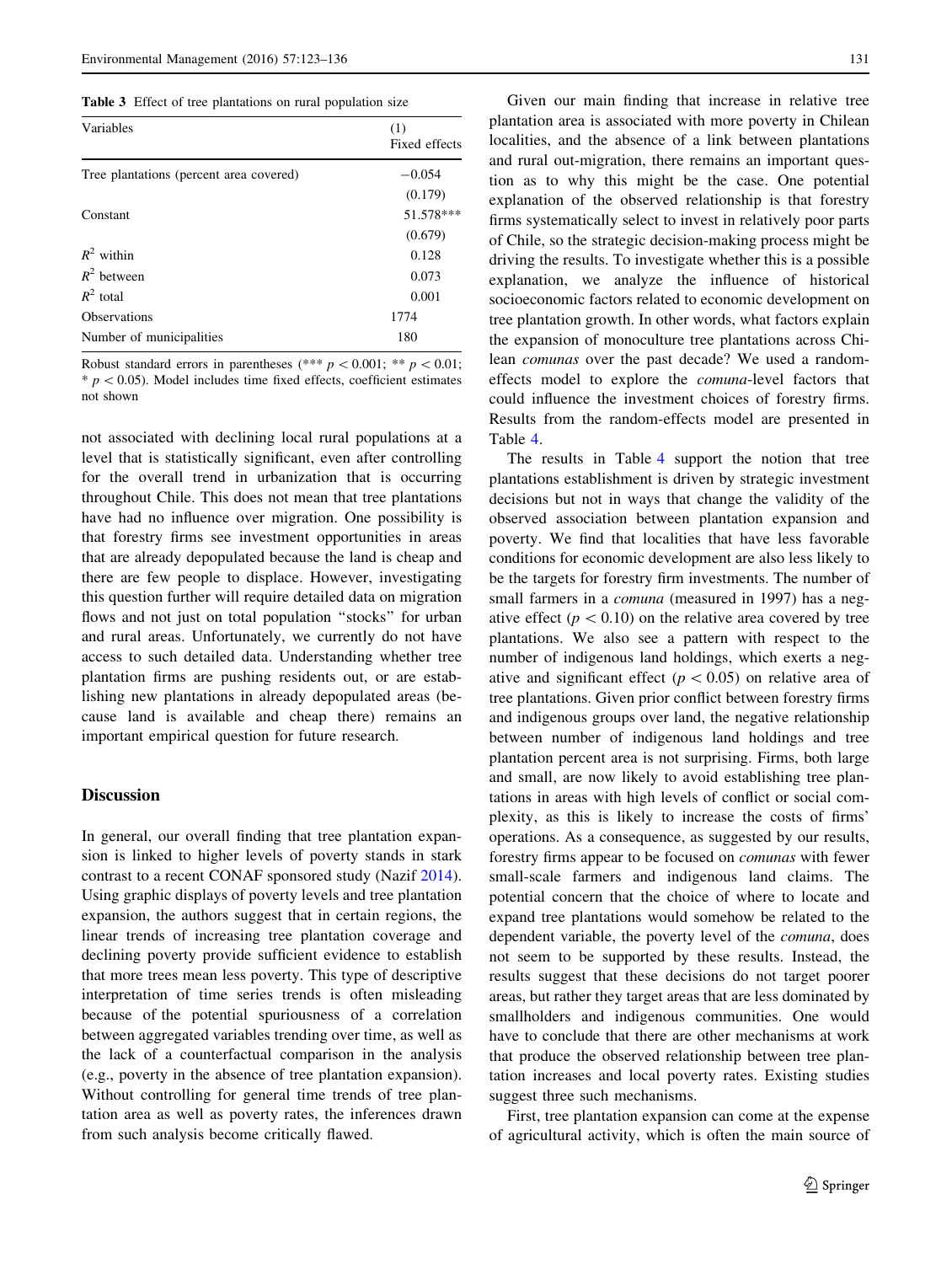<span id="page-9-0"></span>Table 4 Comuna-level predictors of industrial tree-plantation expansion 2001–2011

| Variables                             | (1)            |  |
|---------------------------------------|----------------|--|
|                                       | Random effects |  |
| Tree plantations 1997 (hectares/1000) | 0.000          |  |
|                                       | (0.000)        |  |
| Budget dependence on common fund      | $-0.011$       |  |
|                                       | (0.006)        |  |
| Rural population (percent)            | 0.003          |  |
|                                       | (0.009)        |  |
| Population (thousands)                | $-0.006$       |  |
|                                       | (0.005)        |  |
| Municipal expenditures (thousands)    | $-0.000$       |  |
|                                       | (0.000)        |  |
| Total sterile land                    | 0.032          |  |
|                                       | (0.017)        |  |
| Distance to capital                   | 0.004          |  |
|                                       | (0.002)        |  |
| Number of small farms (1997)          | $-0.002$       |  |
|                                       | (0.001)        |  |
| Indigenous land holdings (1997)       | $-0.093*$      |  |
|                                       | (0.037)        |  |
| Constant                              | 1.139          |  |
|                                       | (0.781)        |  |
| $R^2$ within                          | 0.443          |  |
| $R^2$ between                         | 0.254          |  |
| $R^2$ total                           | 0.296          |  |
| Observations                          | 1735           |  |
| Number of municipalities              | 173            |  |

Robust standard errors in parentheses (\*\*\*  $p < 0.001$ ; \*\*  $p < 0.01$ ;  $* p \lt 0.05$ ). Model includes time fixed effects and region fixed effects, coefficient estimates not shown

income for rural Chileans. With fewer economically active farms in rural areas, the demand for low-skilled labor diminishes. A related possibility is that despite creating a substantial economic boost for the Chilean economy overall, tree plantations may lead to more poverty locally because they offer less economic opportunities to the poorest segments of the local population. Plantations often produce relatively few employment opportunities for locals; and the jobs that do exist often benefit more skilled labor because forestry firms tend to hire mostly semiskilled workers who are familiar with computer technology and can operate modern machinery (Montalba Navarro et al. [2005\)](#page-12-0). The poorer rural dwellers often lack such skills and can have a hard time getting those jobs. Some studies suggest that while forestry firms generate some employment, the sector is less labor-intensive than agriculture or manufacturing (Torres et al. [2015](#page-13-0)).

A second possible mechanism is related to how tree plantations affect migration patterns of rural people

moving to urban areas (Azócar et al. [2007](#page-12-0); Berdegué et al. [2001](#page-12-0)). In the previous section, we detected no signs of tree plantations affecting the size of the total comuna population, but it is possible that rapid tree plantation expansion makes it more likely that the younger rural dwellers migrate to cities. Those that are more economically active migrate to the cities first for education and then staying to work because they find more opportunities to find salaried jobs. According to this logic, it is their parents—who often earn less income—who stay behind in the rural areas and will live off subsistence farming and possibly remittances from their children. A household that experience such a transformation would show up in the national statistics as a household that has become poorer economically and possibly causing the aggregate poverty rate to go up for the comuna as a whole.

Finally, several studies have indicated that tree plantations may have a negative effect on the overall conditions for broad-based economic development. Studies emphasize a mix of three factors that have indirect negative consequences for local economic opportunities. Forestry firms use and degrade public roads and other infrastructure without necessarily paying for the wear and tear caused by heavy machinery (Schirmer and Tonts [2003\)](#page-13-0). A second factor is their disproportional use of water resources, which leaves less for local communities to use. Chilean water rights are such that local communities have difficulties claiming water when such claims are at odds with those of private firms, even if communities historically have had non-rivaled access to local water sources (i.e., Bauer [2005\)](#page-12-0). Not having enough water, as exemplified by the case studies from the comunas of Ercilla and Lumaco (Montalba Navarro et al. [2005\)](#page-12-0), will make all economic activities and especially agriculture more uncertain and less profitable. Increased pollution, both from excessive application of pesticides and the dust from increased truck traffic on dirt roads in the countryside, can make the local population less productive economically and possibly increase their health care costs.

There are notable exceptions to this general negative effect of tree plantations on the local economy. There are places in Chile where the story is quite different from the observed general pattern. For example, in Los Muermos in Region X, tree plantations seem to have helped, not stymied, economic growth. Los Muermos is covered in 26 % of native forest and has an employment sector that includes agriculture, farming, and forestry (La Municipalidad de Los Muermos [2011;](#page-12-0) Biblioteca del Congreso Nacional Chile [2012](#page-12-0)). Los Muermos is at the forefront of adapting to the economic model of tree plantations. Since 2008, the comuna took the initiative to get more engaged in governing the forestry operations in its territory. Los Muermos created the Department of Forest Development and organized a series of forestry workshops that brought together a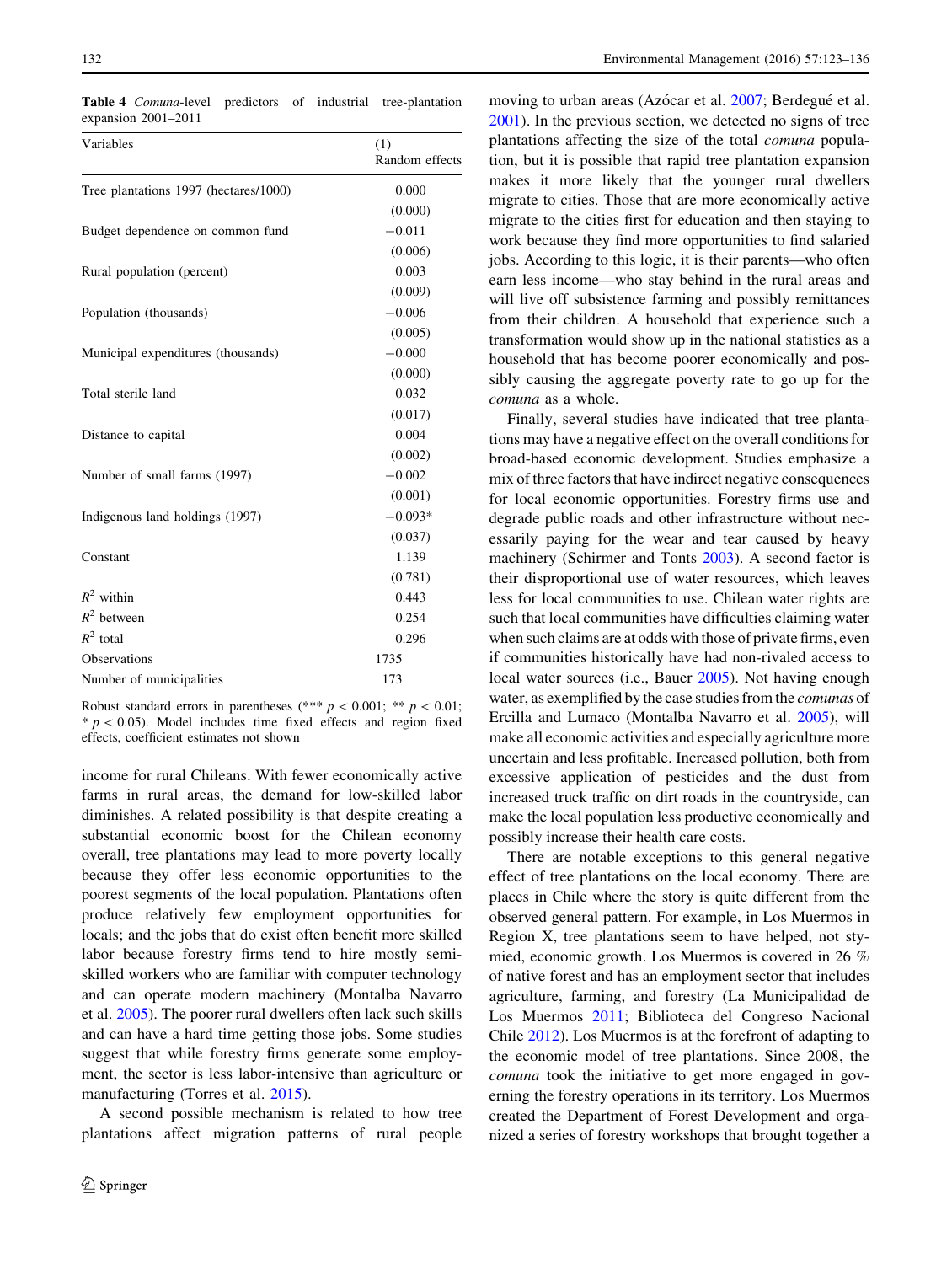<span id="page-10-0"></span>wide variety of stakeholders—including members of government, academia, civil society, and business—to talk about constraints and opportunities in the forestry sector to improve the opportunities for human development in the comuna. It is a good example of a local population and its political representatives grappling with the challenges facing its rural residents and the economic potential surrounding forest plantations. The initiative stands in sharp contrast with the responses, or rather the lack thereof, in many of the neighboring comunas. The experience in Los Muermos, compared to experiences in neighboring comunas, suggests that the socioeconomic impact of tree plantations is not deterministic but will depend to a large extent on the ways in which the local actors interact with, and respond to, the forestry firms.

# Conclusion

In this paper, we have sought to contribute to the debate on the human dimension of industrial tree plantation expansion in Chile. Reflecting on the evidence presented in our analyses, we identify three key messages:

First, we find that monoculture tree plantation expansion can exacerbate poverty. Although we do not have data to adequately identify a causal mechanism, we do find that the greater a municipality's relative area under tree plantations, the higher its poverty rate from 2001 to 2011. This relationship is robust to a number of alternative ways of analyzing the data.

Second, we do not find that tree plantation expansion is associated with declining size of rural populations. One commonly held view is that tree plantations in Chile are causing large-scale out-migration from plantation-rich locations. Our results are inconsistent with this perspective in the sense that no statistically discernable relationship is present from 2001 to 2010. Tree plantations may very well cause the displacement of some Chilean families, but the magnitude of the impact (relative to the dramatic rural to urban migration taking place in southern Chile) appears to be minimal.

Third, our qualitative study of Los Muermos suggests that more pro-active local governance responses to tree plantation expansion can alter outcomes. The effect that tree plantation expansion has on the local population seems to be, to some extent, dependent on how the local population and forestry firms chose to engage with one another.

Our analysis also suggests that there are many remaining questions regarding the mechanisms that are at work to create the observed patterns. Our qualitative explanation to these patterns—that forestry investments often place increased burdens on local farmers—would benefit from further theoretical and empirical analyses. One should also note that our analysis is limited to a relatively short period (10 years). And although this is a period during which there has been a high rate of expansion of tree plantations, it only represents a brief window within the forty-year period since Chile's government decided to make industrial tree plantations a national development priority. It is possible that had we had the same data for the first ten years of tree plantation expansion in Chile—say from 1975 to 1985—the results may have been quite different. Future studies should try to leverage historical census data to replicate the analysis conducted here, but for a longer time period.

Given the current and projected future significance of tree plantations in the world economy, the need for systematic evidence on their effects on rural communities and urban users is essential for natural resource policy (Anderson et al. [2013](#page-11-0); Williams [2014](#page-13-0)). To this end, management should implement low-cost monitoring and data collection protocols to gauge future social and environmental impacts. Establishing baseline data on social and environmental impacts will allow researchers to effectively measure changes in future social and environmental impacts and adjust policies and practices. Other Latin American countries such as Ecuador are currently launching ambitious, government-led forest plantation programs aimed at increasing the competitiveness of the forestry sector in the next decades through a generous incentive scheme (MAGAP [2015](#page-12-0)). Further, the application of existing guidance on the institutional, economic, social, and environmental dimensions of planted forest expansion (FAO [2006\)](#page-12-0) may help to place the ever-growing land-use type into broader development goals at the national level, help to minimize conflict, and promote societal acceptance. All stakeholders, including the private sector, would benefit from having more robust evidence on the socioeconomic effects of tree plantations so that decisions can be informed by more balanced outcome assessments.

Acknowledgments The authors would like to thank three anonymous reviewers as well as Professors Patricio Valdivieso and Gonzalo de la Maza at La Universidad de los Lagos, Chile for helpful comments on earlier versions of this draft. The Chilean Forestry Service's unit for Sistema de Información Territorial (SIT) provided much appreciated annual data on forest plantations. We are also grateful for financial support from the National Science Foundation (DEB-1114984), CONICYT (MEC 6309), and the CGIAR Program on Forests, Trees, and Agroforestry.

# Appendix

#### Panel Data and Modeling

Panel data structures are usually defined by repeated observations of many units (large N) over a short period of time  $(\leq 20)$ . This differs from time series cross-sectional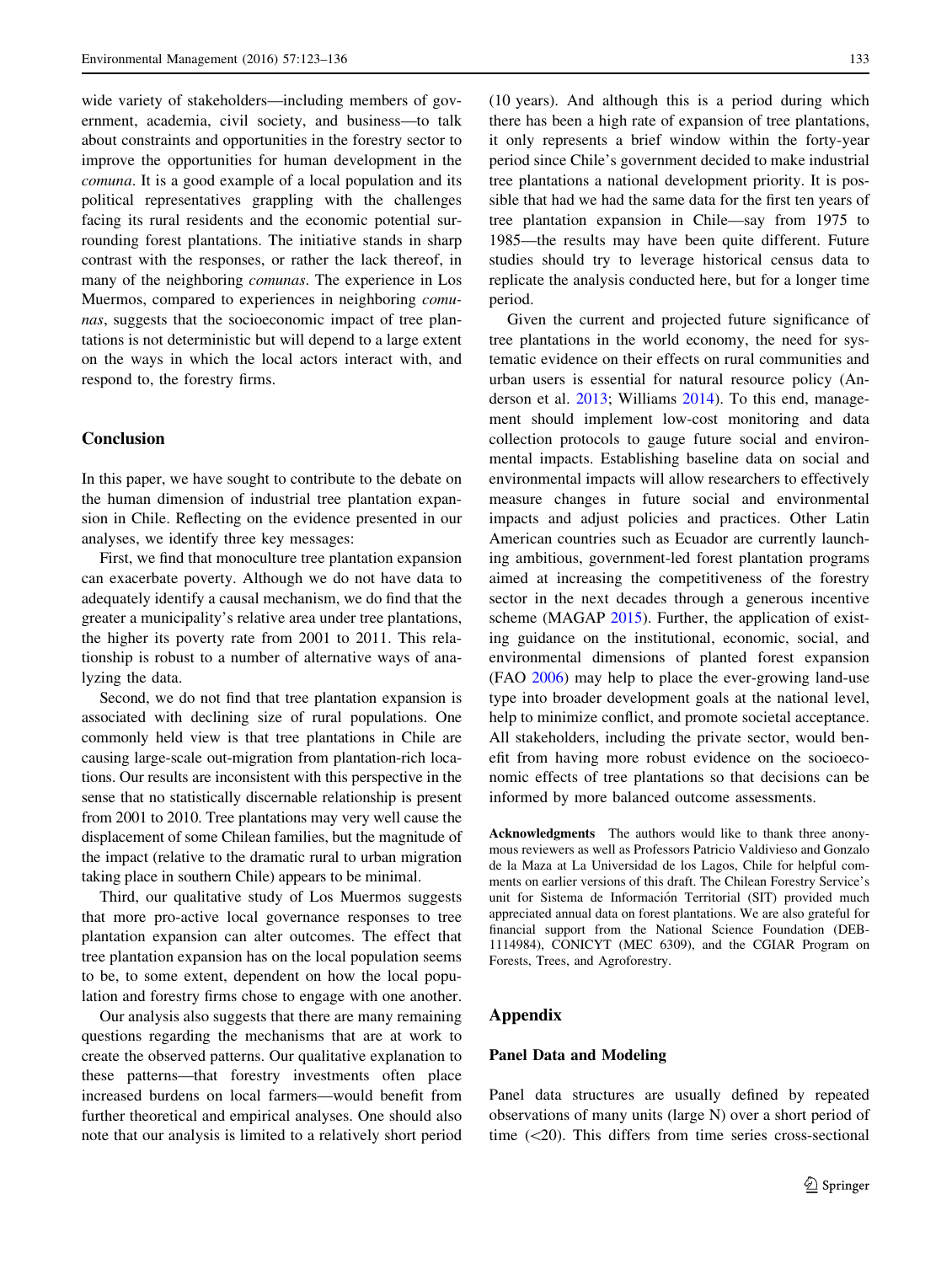<span id="page-11-0"></span>Table 5 Effects of tree plantations on poverty using alternative years and data on poverty (fixed effects)

| Variables                               | (1)                         | (2)                       |
|-----------------------------------------|-----------------------------|---------------------------|
|                                         | SINIM original poverty data | Interpolated poverty data |
| Tree plantations (percent area covered) | $0.421**$                   | 0.198                     |
|                                         | (0.152)                     | (0.121)                   |
| Budget dependence on common fund        | 0.018                       | $-0.007$                  |
|                                         | (0.020)                     | (0.015)                   |
| Rural population                        | $-0.088$                    | $-0.035$                  |
|                                         | (0.045)                     | (0.033)                   |
| Population (thousands)                  | $-0.011$                    | 0.007                     |
|                                         | (0.058)                     | (0.043)                   |
| Municipal expenditures (thousands)      | 0.000                       | 0.000                     |
|                                         | (0.000)                     | (0.000)                   |
| Constant                                | 32.986***                   | 30.407***                 |
|                                         | (2.749)                     | (2.062)                   |
| $R^2$ within                            | 0.535                       | 0.583                     |
| $R^2$ between                           | 0.095                       | 0.004                     |
| $R^2$ total                             | 0.248                       | 0.121                     |
| <b>Observations</b>                     | 1765                        | 1793                      |
| Number of municipalities                | 180                         | 180                       |

Robust standard errors in parentheses (\*\*\*  $p < 0.001$ ; \*\*  $p < 0.01$ ; \*  $p < 0.05$ ). Model includes time fixed effects, coefficient estimates not shown

data in that the asymptotic properties pertain to N rather than to T. Ignoring the panel structure of the data can be highly consequential statistically (e.g., violations of OLS assumptions that produce bias and inefficiency) and can limit the substantive questions researchers are able to explore. In this particular case, we are interested in the variation in poverty and tree plantations across municipalities in southern Chile, and within each municipality over time. To explore the relationship between tree plantations and poverty, there are two standard econometric approaches: fixed and random effects. The fixed-effects approach models the equivalent of a unique intercept for each unit. In other words, each unit has set of unique characteristics (unobserved) that do not change over time, so any change in the outcome of interest is due to something other than these fixed characteristics. A random-effects model assumes that variation across units (municipalities in this case) is random (as if drawn from a sample) and of substantive interest. Practically speaking, random-effects models allow researchers to estimate the effect of time-invariant characteristics (e.g., historical endowments).

As previously mentioned, deciding which approach to use involves both statistical and substantive considerations. Results from a Hausman test ( $p < 0.01$ ) of our baseline models (Table [1](#page-6-0)), which assesses if the unobserved heterogeneity assumption of random-effects model holds (conditional on the correct specification of the fixed-effects model), suggest that a fixed-effects specification may be preferable. However, given our theoretical interest in timeinvariant characteristics, we take the practical approach of estimating models with both fixed effects and random effects, and find similar estimates regardless of model specification.

See Table 5.

### References

- Ainembabazi JH, Angelsen A (2014) Do commercial tree plantations reduce pressure on natural forests? Evidence from forest policy reforms in Uganda. For Policy Econ 40:48–56. doi:[10.1016/j.](http://dx.doi.org/10.1016/j.forpol.2013.12.003) [forpol.2013.12.003](http://dx.doi.org/10.1016/j.forpol.2013.12.003)
- Alston L, Andersson K (2011) Reducing greenhouse gas emissions by forest protection: the transaction costs of implementing REDD. Clim Law 2(2):281–289
- Anderson N, Williams K, Ford R (2013) Community perceptions of plantation forestry: the association between place meanings and social representations of a contentious land use. J Environ Psychol 34:121–136
- Arnold FE (2003) Native forest policy in Chile: understanding sectoral process dynamics in a country with an emerging economy. Int For Rev 5(4):317–328. doi[:10.1505/IFOR.5.4.317.](http://dx.doi.org/10.1505/IFOR.5.4.317.22662) [22662](http://dx.doi.org/10.1505/IFOR.5.4.317.22662)
- Aylwin J (2000) Los conflictos en el territorio mapuche: antecedentes y perspectivas. Revista Perspectivas En Política, Economía Y Gestión. Departamento de Ingeniería Industrial de La Facultad de Ciencias Físicas Y Matemáticas de La Universidad de Chile 3:277–301. Retrieved from  $http://www.dii.uchile_cl/~revista/$ [ArticulosVol3-N2/02-Jpercent20Aylwin.pdf](http://www.dii.uchile.cl/%7erevista/ArticulosVol3-N2/02-Jpercent20Aylwin.pdf)
- Aylwin, J. (2002). El acceso de los indı´genas a la tierra en los ordenamientos jurídicos de América Latina: un estudio de casos.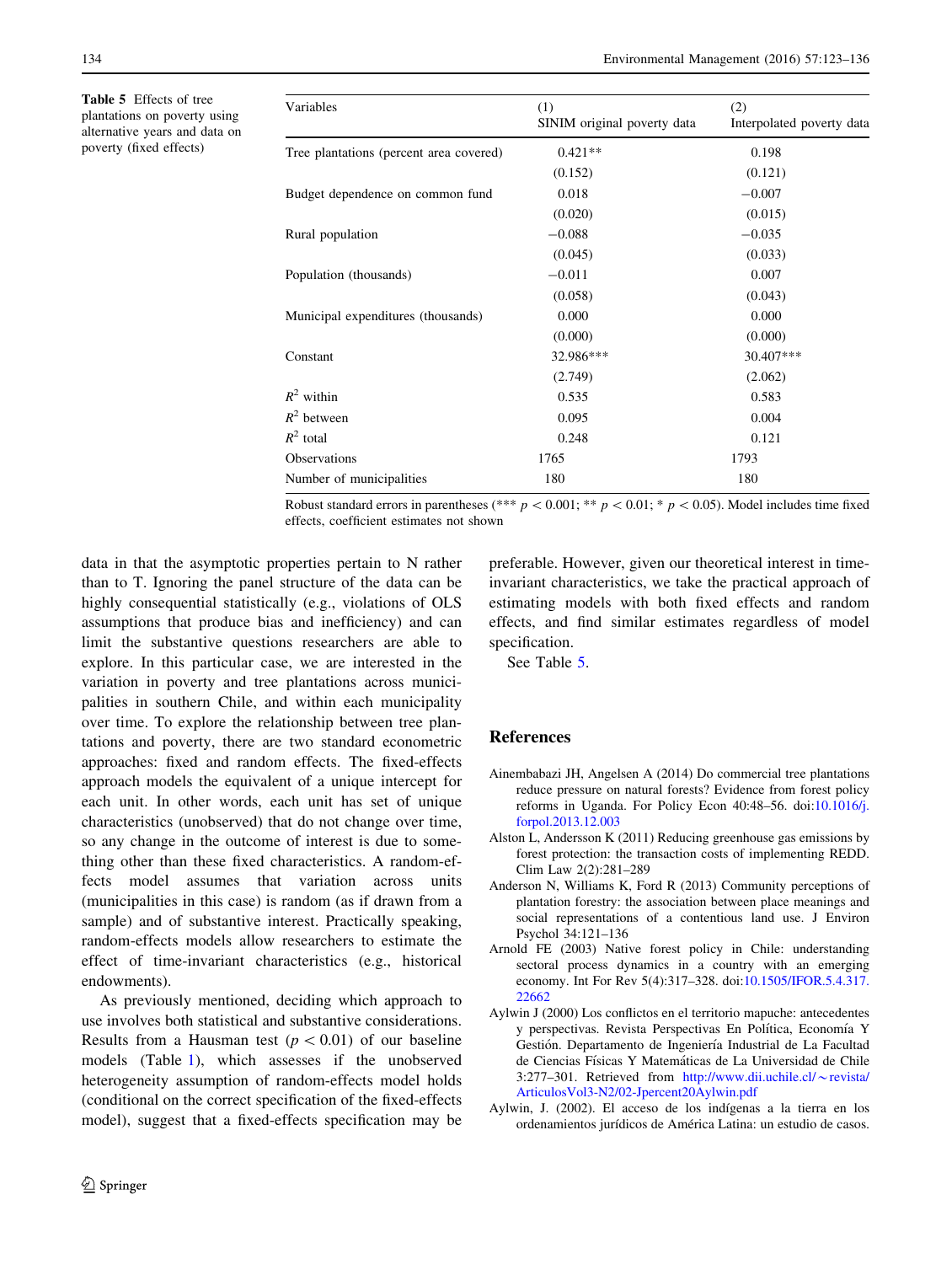<span id="page-12-0"></span>Santiago, Chile: CEPAL, Red de Desarrollo Agropecuario, Unidad de Desarrollo Agrícola, División de Desarrollo Productivo y Empresarial. Retrieved from [http://www.eclac.org/pub](http://www.eclac.org/publicaciones/xml/3/11303/LCL1767-I.pdf) [licaciones/xml/3/11303/LCL1767-I.pdf](http://www.eclac.org/publicaciones/xml/3/11303/LCL1767-I.pdf)

- Azócar G, Romero H, Sanhueza R, Vega C, Aguayo M, Muñoz M (2007) Urbanization patterns and their impact on social restructuring of urban space in Chilean mid-cities: the case of Los Angeles, Central Chile. Land Use Policy 24:199–211.
- Bárcena A, Catrillanca J (2012) Desigualdades territoriales y exclusión social del pueblo mapuche en Chile: Situación en la comuna de Ercilla desde un enfoque de derechos. CEPAL-United Nations, Santiago. Retrieved from [http://www.eclac.cl/](http://www.eclac.cl/publicaciones/xml/3/46283/2012-79-DesigualdadesterritorialesWEB.pdf) [publicaciones/xml/3/46283/2012-79-Desigualdadesterritoriales](http://www.eclac.cl/publicaciones/xml/3/46283/2012-79-DesigualdadesterritorialesWEB.pdf) [WEB.pdf](http://www.eclac.cl/publicaciones/xml/3/46283/2012-79-DesigualdadesterritorialesWEB.pdf)
- Bauer CJ (2005) In the image of the market: the Chilean model of water resources management. Int J Water 3(2):146-165
- Bauhus J, Puettmann K, Messier C (2009) Silviculture for old-growth attributes. For Ecol Manage 258(4):525–537. doi:[10.1016/j.](http://dx.doi.org/10.1016/j.foreco.2009.01.053) [foreco.2009.01.053](http://dx.doi.org/10.1016/j.foreco.2009.01.053)
- Beck N (2004) Panel data. New York. Retrieved from [http://weber.](http://weber.ucsd.edu/%7etkousser/Beckpercent20Notes/panels.pdf) ucsd.edu/~[tkousser/Beckpercent20Notes/panels.pdf](http://weber.ucsd.edu/%7etkousser/Beckpercent20Notes/panels.pdf)
- Berdegué J, Ramírez E, Reardon T (2001) Rural nonfarm employment and incomes in Chile. World Dev 29(3):411–425. doi:[10.](http://dx.doi.org/10.1016/s0305-750x(00)00102-9) [1016/s0305-750x\(00\)00102-9](http://dx.doi.org/10.1016/s0305-750x(00)00102-9)
- Biblioteca del Congreso Nacional Chile (2012) Reportes estadísticos comunales 2012. Santiago, Chile. Retrieved from [http://reportes](http://reportescomunales.bcn.cl/2012/index.php/Categor%25C3%25ADa:Comunas) [comunales.bcn.cl/2012/index.php/Categor%C3%ADa:Comunas](http://reportescomunales.bcn.cl/2012/index.php/Categor%25C3%25ADa:Comunas)
- Bremer LL, Farley KA (2010) Does plantation forestry restore biodiversity or create green deserts? A synthesis of the effects of land-use transitions on plant species richness. Biodivers Conserv 19(14):3893–3915. doi[:10.1007/s10531-010-9936-4](http://dx.doi.org/10.1007/s10531-010-9936-4)
- Cárdenas A, Antileo E (2006) Plantaciones forestales en Chile y su relación con el pueblo Mapuche. Paper presented at the Foro Social de Resistencia contra los Agronegocios, Buenos Aires, Argentina. Retrieved from [http://meli.mapuches.org/IMG/pdf/](http://meli.mapuches.org/IMG/pdf/Ponencia_Cardenas_Antileo-2.pdf) [Ponencia\\_Cardenas\\_Antileo-2.pdf](http://meli.mapuches.org/IMG/pdf/Ponencia_Cardenas_Antileo-2.pdf)
- Comisión Económica para América Latina y el Caribe [CEPAL] (2012) Desigualdades Territoriales y Exclusión Social del Pueblo Mapuche. Situación en la Comuna de Ercilla desde un Enfoque de Derecho. Naciones Unidas, Santiago, Chile. Retrieved from <http://bibliotecadigital.indh.cl/handle/123456789/171>
- Corporación Nacional Forestal [CONAF] (2013) Por un Chile Forestal Sustentable. Corporación Nacional Forestal, Santiago, Chile. Retrieved from [http://www.conaf.cl/wp-content/files\\_mf/](http://www.conaf.cl/wp-content/files_mf/1382992046CONAFporunChileForestalSustentable.pdf) [1382992046CONAFporunChileForestalSustentable.pdf](http://www.conaf.cl/wp-content/files_mf/1382992046CONAFporunChileForestalSustentable.pdf)
- Corporación Nacional Forestal [CONAF] (2014) Sistemas de Información Teritorial. Corporación Nacional Forestal, Santiago, Chile. Retrieved from: <http://sit.conaf.cl/>
- del Fierro Salinas P, Díaz Gacitúa M (2005) Plantaciones forestales, certificación y comunidades Mapuche en Chile. Revisando la Experiencia de Certificación Forestal en América Latina: Propuestas de Mociones para la Asamblea 2005 del FSC. Quito, Ecuador
- FAO (2006) Responsible management of planted forests: voluntary guidelines. Planted Forests and Trees Working Paper 37/E.
- Food and Agricultural Organization [FAO] (2010) Global Forest Resource Assessment. Food and Agriculture Organization of the United Nations, Rome, Italy. Retrieved from [http://www.fao.org/](http://www.fao.org/docrep/013/i1757e/i1757e00.htm) [docrep/013/i1757e/i1757e00.htm](http://www.fao.org/docrep/013/i1757e/i1757e00.htm)
- Food and Agricultural Organization [FAO] (2011) Standing Tall: Exemplary cases of sustainable forest management in Latin America and the Caribbean. Food and Agriculture Organization of the United Nations, Rome, Italy. Retrieved from [http://www.](http://www.rlc.fao.org/en/publications/exemplary-cases-of-sustainable-forest-management/) [rlc.fao.org/en/publications/exemplary-cases-of-sustainable-forest](http://www.rlc.fao.org/en/publications/exemplary-cases-of-sustainable-forest-management/)[management/](http://www.rlc.fao.org/en/publications/exemplary-cases-of-sustainable-forest-management/)
- Forest Stewardship Council [FSC] (2013) SSC Wood Technologies SLIMF group in Chile's 9th Region (Araucania). Forest Stewardship Council, Bonn, Germany. Retrieved from [http://pt.](http://pt.fsc.org/force-download.php%3ffile_connector%3d226) [fsc.org/force-download.php?file\\_connector=226](http://pt.fsc.org/force-download.php%3ffile_connector%3d226)
- Frias G (2003) Invasión forestal: Khla nagnegai taíñ weichangepan. Retrieved from <http://wrm.org.uy/oldsite/paises/Chile/Lumako.pdf>
- Gerber JF (2011) Conflicts over industrial tree plantations in the South: who, how and why? Glob Environ Change 21(1):165–176. doi:[10.1016/j.gloenvcha.2010.09.005](http://dx.doi.org/10.1016/j.gloenvcha.2010.09.005)
- Government of Chile (1965) Censo Nacional Agropecuario 1965. Santiago, Chile
- Government of Chile (1975) Censo Nacional Agropecuario 1975. Santiago, Chile
- Gregersen H, El Lakany H, Bailey L, White A (2011) The greener side of REDD+: Lessons for REDD+ from countries where forest area is increasing. Rights and Resources Initiative, Washington, D.C
- Grosse H (2010) Challenges and opportunities in Chile's forestry sector. Retrieved from [http://www.sifi.se/nyheter/challenges](http://www.sifi.se/nyheter/challenges-and-opportunities-in-chilepercentC2percentB4s-forestry-sector/)[and-opportunities-in-chilepercentC2percentB4s-forestry-sector/](http://www.sifi.se/nyheter/challenges-and-opportunities-in-chilepercentC2percentB4s-forestry-sector/)
- Huber A, Iroumé A, Bathurst J (2008) Effect of Pinus radiata plantations on water balance in Chile. Hydrol Process 22(1):142–148. doi:[10.1002/hyp.6582](http://dx.doi.org/10.1002/hyp.6582)
- Kanninen M (2010) Plantation forests: global perspectives. In: Bauhus J, Van der Meer P, Kanninen M (eds) Ecosystem goods and services from plantation forests. Earthscan Publications Ltd, London, England, pp 1–15
- Lamb D (2010) Regreening the Bare Hills: Tropical Forest Restoration in the Asia-Pacific Region. Springer, New York
- Lamb D (2014) Large-scale forest restoration. Earthscan, London
- Little C, Lara A, McPhee J, Urrutia R (2009) Revealing the impact of forest exotic plantations on water yield in large scale watersheds in South-Central Chile. J Hydrol 374(1–2):162–170. doi:[10.](http://dx.doi.org/10.1016/j.jhydrol.2009.06.011) [1016/j.jhydrol.2009.06.011](http://dx.doi.org/10.1016/j.jhydrol.2009.06.011)
- MAGAP (2015) Guı´a para el Establecimento de Plantaciones Forestales Comerciales. Ministerio de Agricultura, Ganadería, Acuacultura y Pesca, Quito
- Ministerio de Desarrollo Social (2014) Metodología de estimación de la pobreza. Retrieved from [http://observatorio.ministeriodesarrol](http://observatorio.ministeriodesarrollosocial.gob.cl/casen_def_pobreza.php) [losocial.gob.cl/casen\\_def\\_pobreza.php](http://observatorio.ministeriodesarrollosocial.gob.cl/casen_def_pobreza.php)
- Montalba Navarro R, Carrasco Henríquez N, Araya Cornejo J Contexto económico y social de las plantaciones forestales en Chile: el caso de la Comuna de Lumaco, región de la Araucanía: agosto de 2005. Movimiento Mundial por los Bosques Tropicales, Montevideo, Uruguay. ISBN: 9974-7920-7-X
- Municipalidad de Los Muermos (2011) Forestal-datos generals en Los Muermos, Chile. Retrieved from [http://www.muermos.cl/](http://www.muermos.cl/sitio/forestal.php) [sitio/forestal.php](http://www.muermos.cl/sitio/forestal.php)
- Nabuurs G-J, Schelhaas M-J, Orazio C, Hengeveld G, Tome M, Farrell EP (2014) European perspective on the development of planted forests, including projections to 2065. N Z J For Sci 44(Suppl 1):S8
- Nazif I (2014) Plantaciones y Pobreza en Comunas Forestales Forestación y Estilo de Desarrollo. CONAF
- Paruelo JM et al (2012) Ecosystem services and tree plantations in Uruguay: a reply to Vihervaara et al. 2012. For Policy Econ 22:85–88. doi[:10.1016/j.forpol.2012.04.005](http://dx.doi.org/10.1016/j.forpol.2012.04.005)
- Pawson SM, Brin A, Brockerhoff EG, Lamb D, Payn TW, Paquette A, Parrotta JA (2013) Plantation forests, climate change and biodiversity. Biodivers Conserv 22(5):1203–1227. doi[:10.1007/](http://dx.doi.org/10.1007/s10531-013-0458-8) [s10531-013-0458-8](http://dx.doi.org/10.1007/s10531-013-0458-8)
- Püschel-Hoeneisen N, Simonetti JA (2012) Forested habitat preferences by Chilean citizens: implications for biodiversity conservation in Pinus radiata plantations. Revista Chilena de Historia Natural 85:161–169. doi[:10.4067/S0716-078X2012000200002](http://dx.doi.org/10.4067/S0716-078X2012000200002)